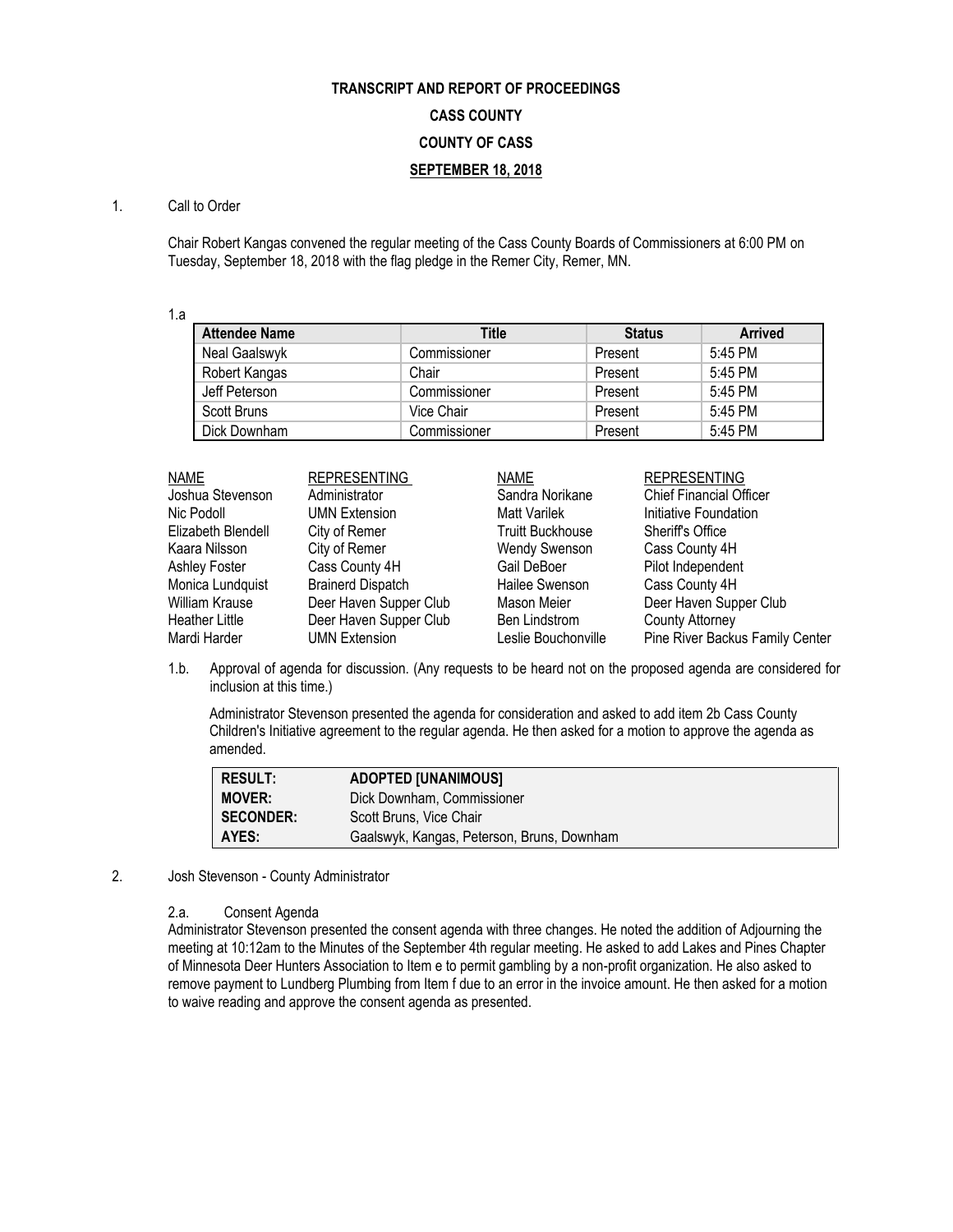| <b>RESULT:</b>   | <b>ADOPTED [UNANIMOUS]</b>                 |
|------------------|--------------------------------------------|
| <b>MOVER:</b>    | Neal Gaalswyk, Commissioner                |
| <b>SECONDER:</b> | Jeff Peterson, Commissioner                |
| AYES:            | Gaalswyk, Kangas, Peterson, Bruns, Downham |

Approve - Minutes of September 4th, 2018

Approve – Auditor Warrants dated August 30, 2018 in the amount of \$1,401,123.35

Approve – Auditor Manual Warrants/Voids/Corrections (Batch 2) dated August 2018 in the amount of \$488,555.83

Receive & File – August 2018 Monthly budget reports.

Approve – Auditor Warrants dated September 6, 2018 in the amount of \$83,488.46

Approve – HHVS IFS- Manual Warrants/Voids/Corrections (Batch 1) dated August 2018 in the amount of (\$901.56)

Approve – HHVS IFS Auditor Warrants dated September 7, 2018 in the amount of \$80,508.41

Approve – HHVS IFS-SSIS Auditor Warrants dated September 7, 2018 in the amount of \$42,691.27

Approve – HHVS IFS Special Auditor Warrants dated September 7, 2018 in the amount of \$1,328.59

Approve – HHVS IFS-SSIS Special Auditor Warrants dated September 7, 2018 in the amount of \$4,740.00

Receive & File - Notice of probation completion for Tom Burke, HHVS Deputy Director, Grade 40, Step 05, effective September 8, 2018.

Receive & File – Notice of probation completion for Ron Watkins, Jailer, Grade 21, Step 2, effective September 7, 2018.

On Sale Intoxicating including Sunday:

Thunder Lake's Deer Haven, LLC – Thunder Lake's Deer Haven, LLC – Thunder Lake

Gambling:

Lakes & Pines Chapter of MN Deer Hunters Association – Kevin Merten – Shingobee

Approve – Out-of-state travel for Lt. Chris Thompson and Sgt. Rick Wolske to attend the TurnKey Corrections Users Conference 2018 in River Falls, Wisconsin on September 26-27, 2018.

Approve – Press Release for 2018 Public Health Flu Shot Clinics

Approve – Forest Stewardship Council 2018 audit agreement to approve the budget, audit work, and license agreement.

Approve – Cancelling 2017 outstanding checks on September 18, 2018 as presented in the amount of \$906.46.

Award - Appraisal contract to Lawrence Valuation Service, Inc. not to exceed \$1,650.

Award – Contract for forest road repair project in Section 15 of Bungo Township to Northfork Excavating not to exceed \$1,190.00.

Adopt – Resolution 47-18 to approve the Toward Zero Death Grant Agreement for the period from October 1, 2018 through September 30, 2019 and authorize Lt. Scott Thompson to execute such agreements and amendments as necessary with said grant in the amount of \$35,325.00.

Commissioner Gaalswyk offered Resolution No. 47-18 and moved its adoption, Commissioner Peterson seconded:

Resolution to approve Traffic Safety Enforcement Grant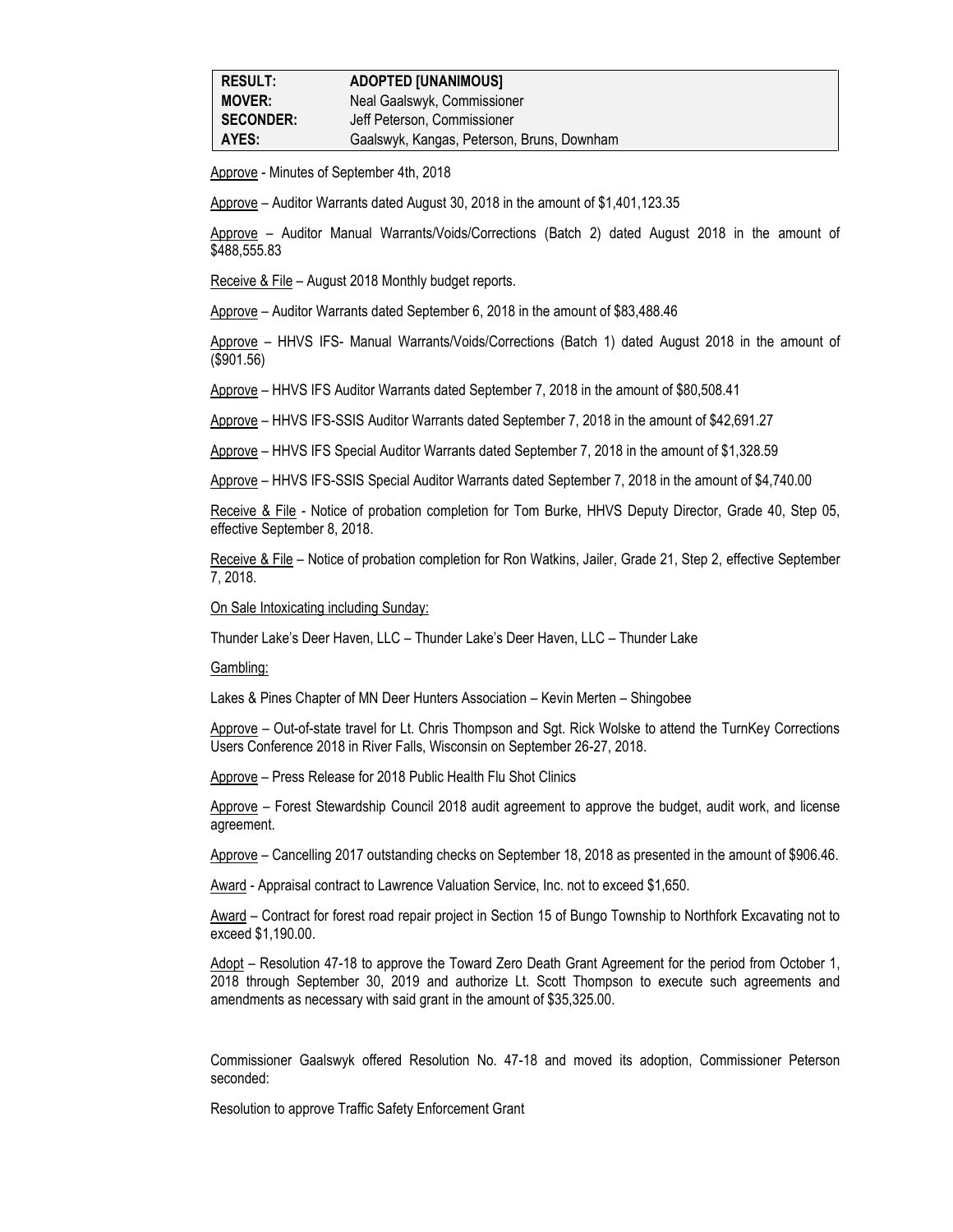Be it resolved that the Cass County Sheriff's Office enter into a grant agreement with the Minnesota Department of Public Safety, for the traffic safety enforcement projects during the period from October 1, 2018 through September 30, 2019, in the grant amount of \$35,325.

The Lieutenant L. Scott Thompson of Cass County is hereby authorized to execute such agreements and amendments as are necessary to implement the project on behalf of the Cass County Sheriff's Office.

Be it further resolved that the Cass County Sheriff's Office designated Administrative Assistant is hereby authorized to be the fiscal agent and administer this grant on behalf of the Cass County Sheriff's Office.

Resolution No. 47-18 was adopted by majority vote: Ayes: Gaalswyk, Bruns, Peterson, Kangas, Downham Nays: None

Accept – Donation in the amount of \$100.00 from Agency Bay Lodge for the Boat and Water Safety Program.

Accept - Donation to HHVS for Cass County Veterans from Hackensack Auxiliary #202 in the amount of \$200 to use for Veterans Transportation.

Accept – The \$10,000 disbursement of the 2019 Veteran Services Office Operational Enhancement Grant funds to be used July 1, 2018 through June 30, 2019.

Accept – Cass County Veterans' portion of the Sourcewell Innovation Funding grant disbursement of \$8,000 to be used to pay for storage building to house durable medical equipment for area veterans.

Receive and File – August 2018 Interest Report

2.b. Cass County Children's Initiative

Administrator Stevenson reported that the Cass County Children's Initiative (CCCI) Board met on September 13, 2018 and recommended changes to the interagency agreement. He noted that the changes included the name change and number of Board members needed for a quorum. It was reported that the name change was requested by the State of Minnesota due to the recent lack of representation on the Board by the Leech Lake Band of Ojibwe. He then asked for a motion to approve the updated Interagency Agreement, Appendices A and B and the CCCI Bylaws.

| <b>RESULT:</b>   | <b>APPROVED [UNANIMOUS]</b>                |
|------------------|--------------------------------------------|
| <b>MOVER:</b>    | Neal Gaalswyk, Commissioner                |
| <b>SECONDER:</b> | Dick Downham, Commissioner                 |
| AYES:            | Gaalswyk, Kangas, Peterson, Bruns, Downham |

- 3. Nic Podoll 4-H Program Coordinator
	- 3.a. 4H Week Proclamation and Kick off events

4-H Program Coordinator Nic Podoll provided information on National 4-H Kick-off events in Cass County. He noted that 4H week is planned for October 7-13, 2018. 4H Ambassadors Ashley Foster and Hailee Swenson reported plans to decorate sidewalks with chalk in Pine River and Hackensack. They also reported plans to work with several businesses to do some clovers and slogans in front of their businesses. They noted plans for a cookie bake in Hackensack with a local business as well. The Ambassadors shared examples of what types of activities they participated in during the Cass County and State Fair this year. They thanked the County Board for their continued support of the 4H program and reported that Ambassador membership continues to grow. Administrator Stevenson asked for a motion to adopt Resolution 46-18 to proclaim 4H week October 7-13, 2018.

| <b>RESULT:</b>   | <b>APPROVED [UNANIMOUS]</b>                |
|------------------|--------------------------------------------|
| <b>MOVER:</b>    | Jeff Peterson, Commissioner                |
| <b>SECONDER:</b> | Neal Gaalswyk, Commissioner                |
| AYES:            | Gaalswyk, Kangas, Peterson, Bruns, Downham |

- 4. Matt Varilek Initiative Foundation
	- 4.a. 2018 Update